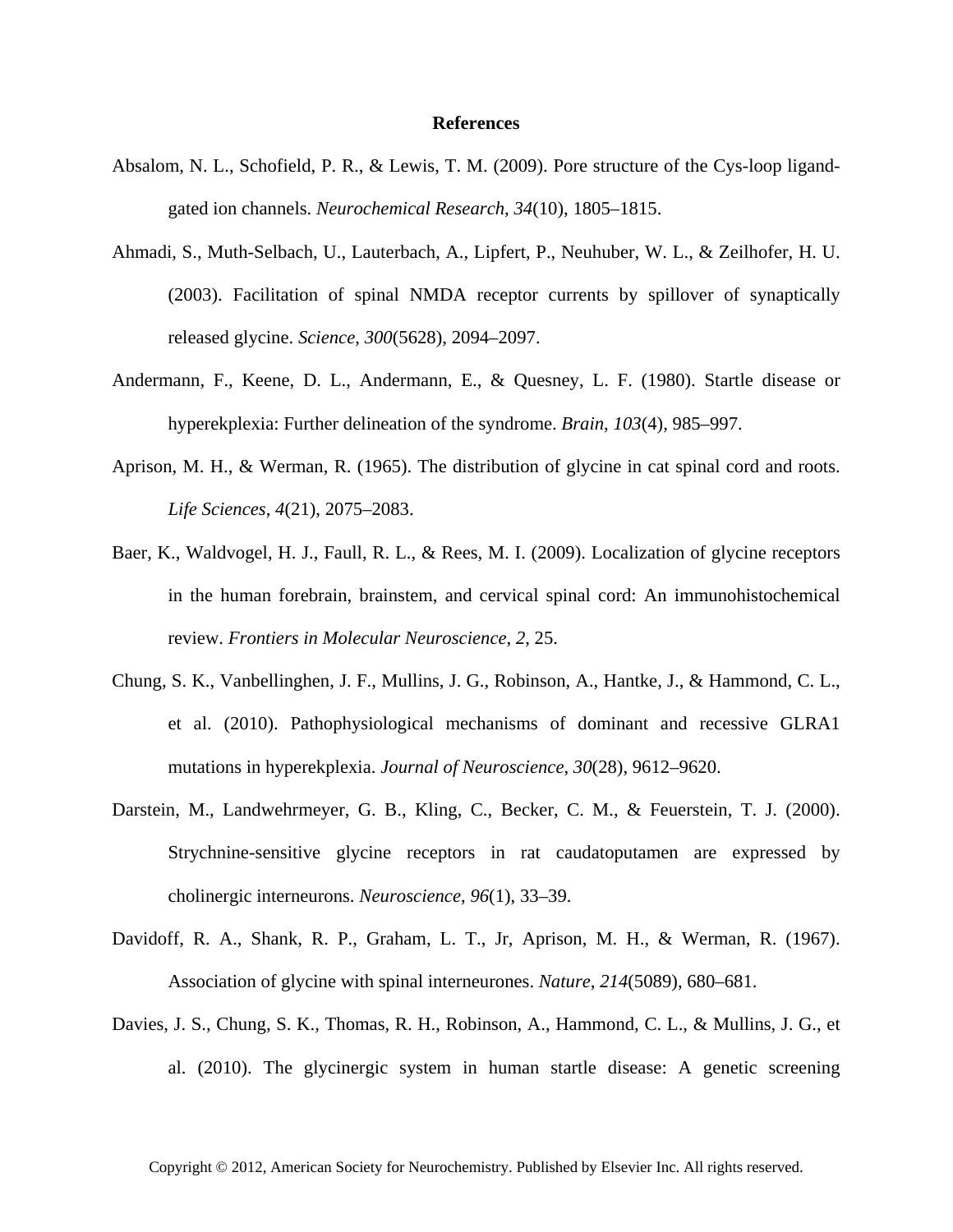approach. *Frontiers in Molecular Neuroscience*, *3*, 8.

- Dresbach, T., Nawrotzki, R., Kremer, T., Schumacher, S., Quinones, D., & Kluska, M., et al. (2008). Molecular architecture of glycinergic synapses. *Histochemistry and Cell Biology*, *130*(4), 617–633.
- Eichler, S. A., Förstera, B., Smolinsky, B., Jüttner, R., Lehmann, T. N., & Fähling, M., et al. (2009). Splice-specific roles of glycine receptor alpha3 in the hippocampus. *European Journal of Neuroscience*, *30*(6), 1077–1091.
- Eulenburg, V., & Gomeza, J. (2010). Neurotransmitter transporters expressed in glial cells as regulators of synapse function. *Brain Research Reviews*, *63*(1-2), 103–112.
- Fritschy, J. M., Harvey, R. J., & Schwarz, G. (2008). Gephyrin: Where do we stand, where do we go?. *Trends in Neurosciences*, *31*(5), 257–264.
- Grudzinska, J., Schemm, R., Haeger, S., Nicke, A., Schmalzing, G., & Betz, H., et al. (2005). The beta subunit determines the ligand binding properties of synaptic glycine receptors. *Neuron*, *45*(5), 727–739.
- Harvey, R. J., Carta, E., Pearce, B. R., Chung, S. K., Supplisson, S., & Rees, M. I., et al. (2008). A critical role for glycine transporters in hyperexcitability disorders. *Frontiers in Molecular Neuroscience*, *1*, 1.
- Harvey, R. J., Depner, U. B., Wässle, H., Ahmadi, S., Heindl, C., & Reinold, H., et al. (2004). GlyR alpha3: An essential target for spinal PGE2-mediated inflammatory pain sensitization. *Science*, *304*(5672), 884–887.
- Heasman, S. J., & Ridley, A. J. (2008). Mammalian Rho GTPases: New insights into their functions from in vivo studies. *Nature Reviews Molecular Cell Biology*, *9*(9), 690–701.
- Jedlicka, P., Hoon, M., Papadopoulos, T., Vlachos, A., Winkels, R., & Poulopoulos, A., et al.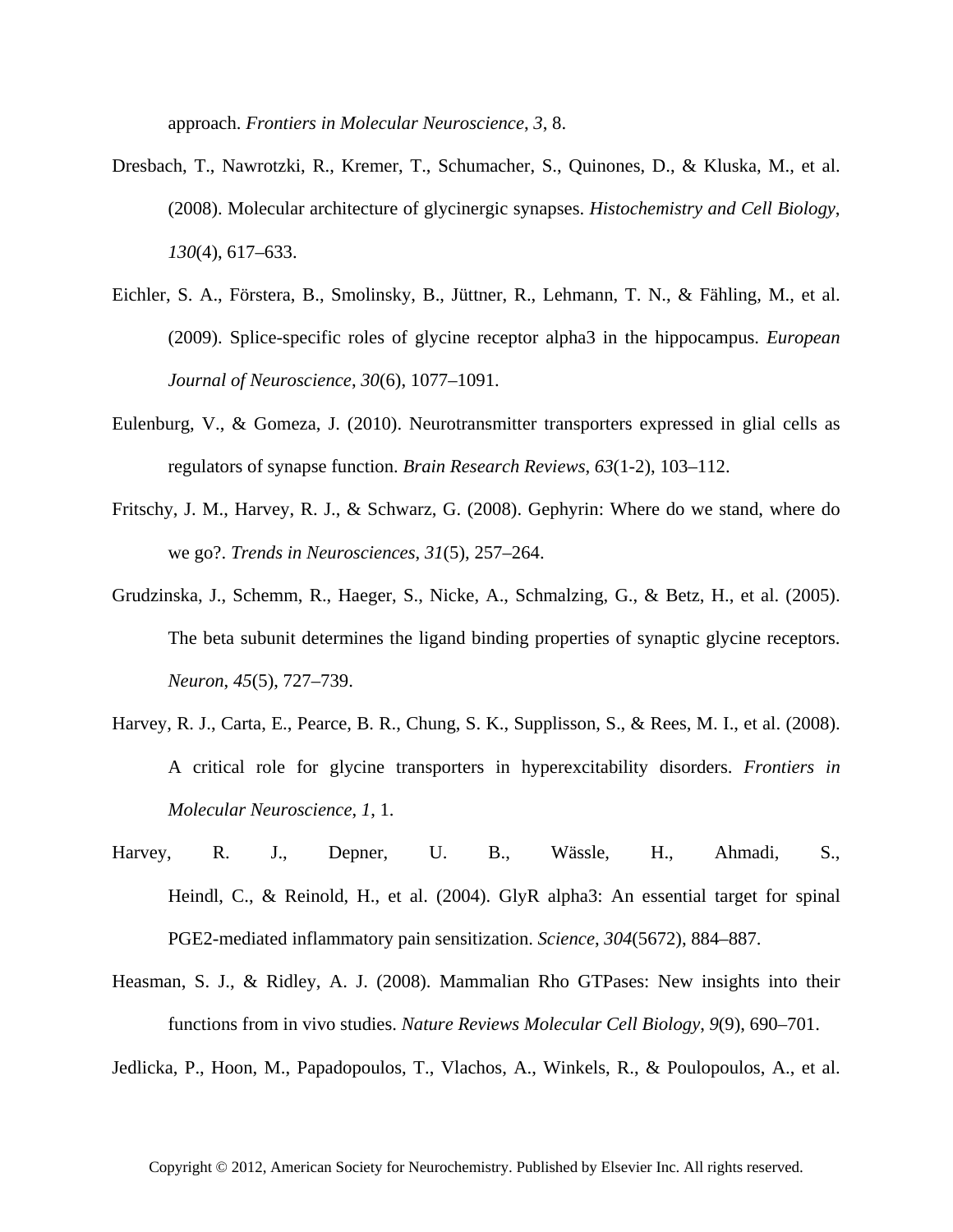(2011). Increased dentate gyrus excitability in neuroligin-2-deficient mice in vivo. *Cerebral Cortex*, *21*(2), 357–367.

- Jedlicka, P., Papadopoulos, T., Deller, T., Betz, H., & Schwarzacher, S. W. (2009). Increased network excitability and impaired induction of long-term potentiation in the dentate gyrus of collybistin-deficient mice in vivo. *Molecular and Cellular Neuroscience*, *41*(1), 94– 100.
- Jonas, P., Bischofberger, J., & Sandkühler, J. (1998). Corelease of two fast neurotransmitters at a central synapse. *Science*, *281*(5375), 419–424.
- Kalscheuer, V. M., Musante, L., Fang, C., Hoffmann, K., Fuchs, C., & Carta, E., et al. (2009). A balanced chromosomal translocation disrupting ARHGEF9 is associated with epilepsy, anxiety, aggression, and mental retardation. *Human Mutation*, *30*(1), 61–68.
- Kins, S., Betz, H., & Collybistin, Kirsch J. (2000). a newly identified brain-specific GEF, induces submembrane clustering of gephyrin. *Nature Neuroscience*, *3*(1), 22–29.
- Kneussel, M., & Loebrich, S. (2007). Trafficking and synaptic anchoring of ionotropic inhibitory neurotransmitter receptors. *Biology of the Cell*, *99*(6), 297–309.
- Kubota, H., Alle, H., Betz, H., & Geiger, J. R. (2010). Presynaptic glycine receptors on hippocampal mossy fibers. *Biochemical and Biophysical Research Communications*, *393*(4), 587–591.
- Levinson, J. N., Li, R., Kang, R., Moukhles, H., El-Husseini, A., & Bamji, S. X. (2010). Postsynaptic scaffolding molecules modulate the localization of neuroligins. *Neuroscience*, *165*(3), 782–793.
- Lynch, J. W. (2009). Native glycine receptor subtypes and their physiological roles. *Neuropharmacology*, *56*(1), 303–309.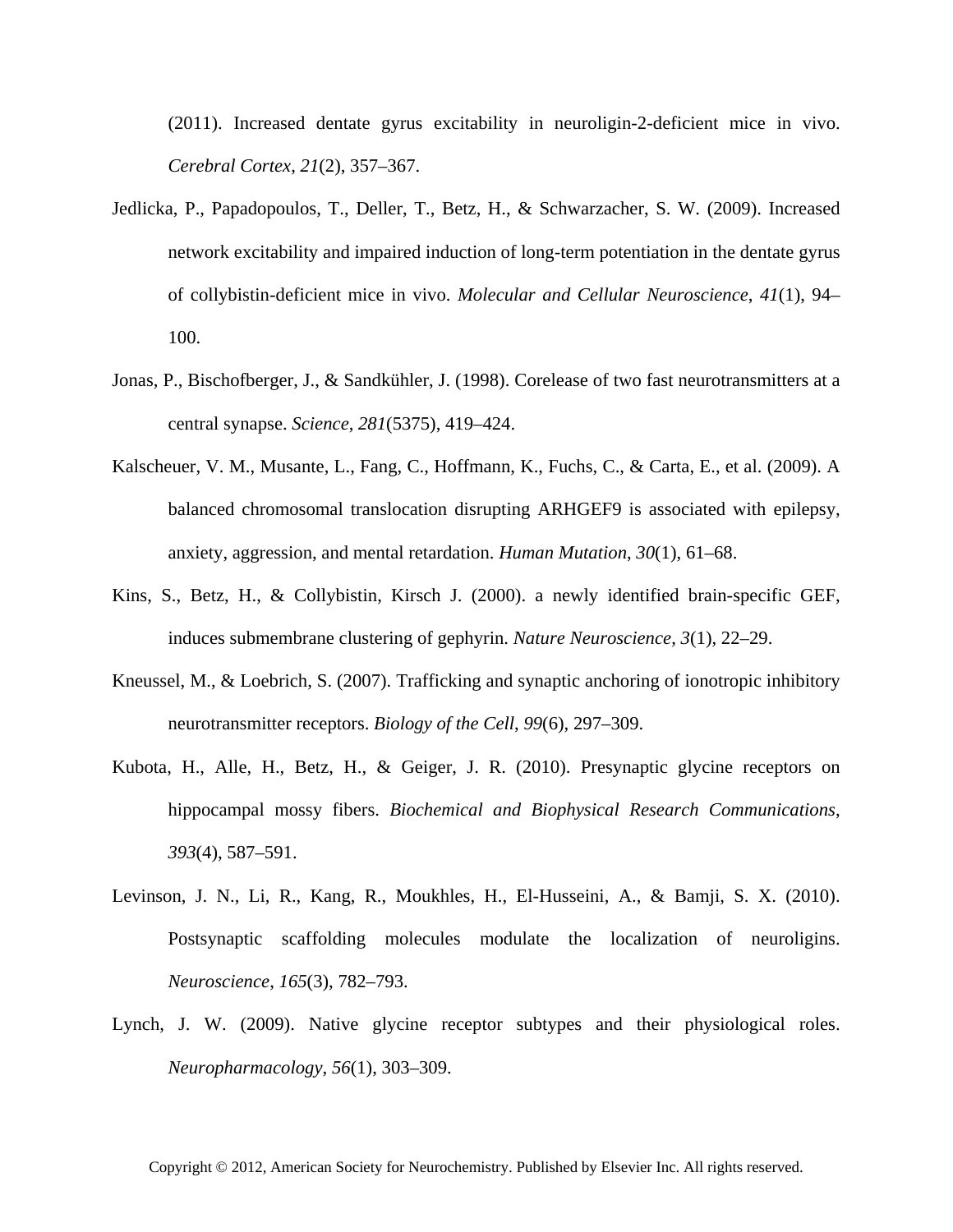- Nishimaru, H., & Kakizaki, M. (2009). The role of inhibitory neurotransmission in locomotor circuits of the developing mammalian spinal cord. *Acta Physiologica (Oxford)*, *197*(2), 83–97.
- Poulopoulos, A., Aramuni, G., Meyer, G., Soykan, T., Hoon, M., & Papadopoulos, T., et al. (2009). Neuroligin 2 drives postsynaptic assembly at perisomatic inhibitory synapses through gephyrin and collybistin. *Neuron*, *63*(5), 628–642.
- Rees, M. I., Harvey, K., Ward, H., White, J. H., Evans, L., & Duguid, I. C., et al. (2003). Isoform heterogeneity of the human gephyrin gene (GPHN), binding domains to the glycine receptor, and mutation analysis in hyperekplexia. *Journal of Biological Chemistry*, *278*(27), 24688–24696.
- Rees, M. I., Lewis, T. M., Kwok, J. B., Mortier, G. R., Govaert, P., & Snell, R. G., et al. (2002). Hyperekplexia associated with compound heterozygote mutations in the beta-subunit of the human inhibitory glycine receptor (GLRB). *Human Molecular Genetics*, *11*(7), 853–860.
- Sinha, S., & Yang, W. (2008). Cellular signaling for activation of Rho GTPase Cdc42. *Cell Signal*, *20*(11), 1927–1934.
- Thompson, A. J., Lester, H. A., & Lummis, S. C. (2010). The structural basis of function in Cysloop receptors. *Quarterly Reviews of Biophysics*, *43*(4), 449–499.
- Triller, A., Cluzeaud, F., & Korn, H. (1987). gamma-Aminobutyric acid-containing terminals can be apposed to glycine receptors at central synapses. *Journal of Cell Biology*, *104*(4), 947–956.
- Villmann, C., Oertel, J., Melzer, N., & Becker, C. M. (2009). Recessive hyperekplexia mutations of the glycine receptor alpha1 subunit affect cell surface integration and stability. *Journal of Neurochemistry*, *111*(3), 837–847.